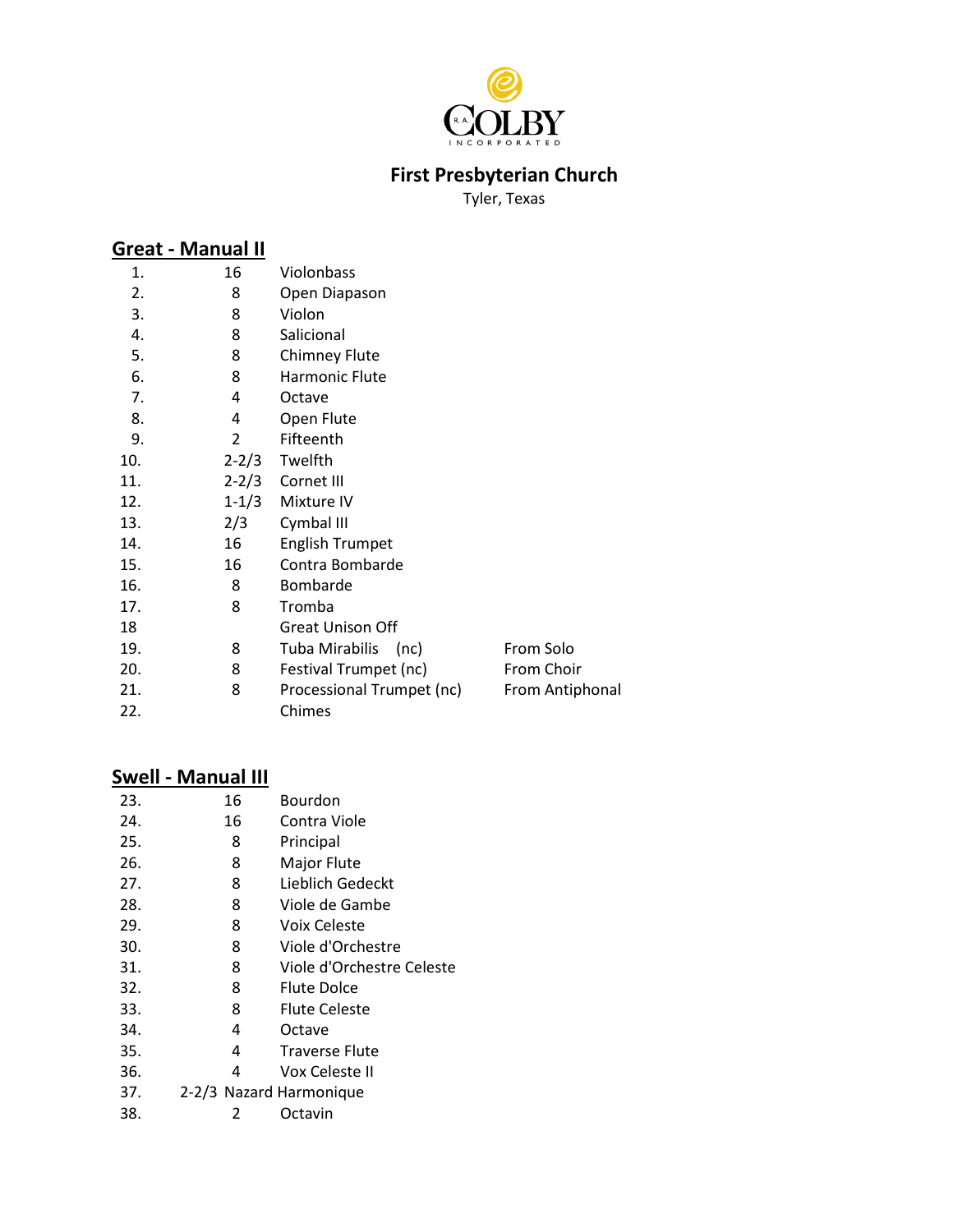| 39. | 1-3/5 Tierce Harmonique |                  |  |
|-----|-------------------------|------------------|--|
| 40. | 2                       | Plein-jeu V      |  |
| 41. | 16                      | Contra Trombone  |  |
| 42. | 16                      | Bassoon          |  |
| 43. | 8                       | Tromba           |  |
| 44. | 8                       | Trompette        |  |
| 45. | 8                       | Oboe             |  |
| 46. | 8                       | Vox Humana       |  |
| 47. | 4                       | Clarion          |  |
| 48. |                         | Tremulant        |  |
| 49. | 16                      | Swell            |  |
| 50. |                         | Swell Unison Off |  |
| 51. |                         | Swell            |  |
|     |                         |                  |  |

# **Choir - Manual I**

| 52. | 16             | Contra Salicional             |           |  |
|-----|----------------|-------------------------------|-----------|--|
| 53. | 8              | Geigen Principal              |           |  |
| 54. | 8              | Stopped Diapason              |           |  |
| 55. | 8              | Salicional                    |           |  |
| 56. | 8              | <b>Unda Maris</b>             |           |  |
| 57. | 8              | Dulciana                      |           |  |
| 58. | 8              | <b>Unda Maris</b>             |           |  |
| 59. | 8              | Hohlflute                     |           |  |
| 60. | 8              | <b>Flute Douce</b>            |           |  |
| 61. | 8              | Flute Céleste T.C.            |           |  |
| 62. | 4              | Principal                     |           |  |
| 63. | 4              | Spindle Flute                 |           |  |
| 64. | $\overline{2}$ | Octave                        |           |  |
| 65. | $2 - 2/3$      | Sesquialtera II               |           |  |
| 66. | $1 - 1/3$      | Larigot                       |           |  |
| 67. | $\mathbf{1}$   | Mixture IV                    |           |  |
| 68. | $\mathbf{1}$   | Jeu de Clochette III          |           |  |
| 69. | 16             | Clarinet                      |           |  |
| 70. | 8              | Trumpet                       |           |  |
| 71. | 8              | Clarinet                      |           |  |
| 72. | 8              | Crumhorn                      |           |  |
| 73. |                | Harp                          |           |  |
| 74. |                | Celesta                       |           |  |
| 75. | 8              | French Horn                   |           |  |
| 76. | 8              | English Horn                  |           |  |
| 77. |                | Tremulant                     |           |  |
| 78. |                | Zimbelstern                   |           |  |
| 79. |                | <b>Tower Chimes</b>           |           |  |
| 80. |                | Choir 16'                     |           |  |
| 81. |                | Choir Unison Off              |           |  |
| 82. |                | Choir 4'                      |           |  |
| 83. | 8              | Festival Trumpet (nc)         |           |  |
| 84. | 16             | <b>Tuba Mirabilis</b>         | From Solo |  |
| 85. | 8              | <b>Tuba Mirabilis</b><br>(nc) | From Solo |  |
|     |                |                               |           |  |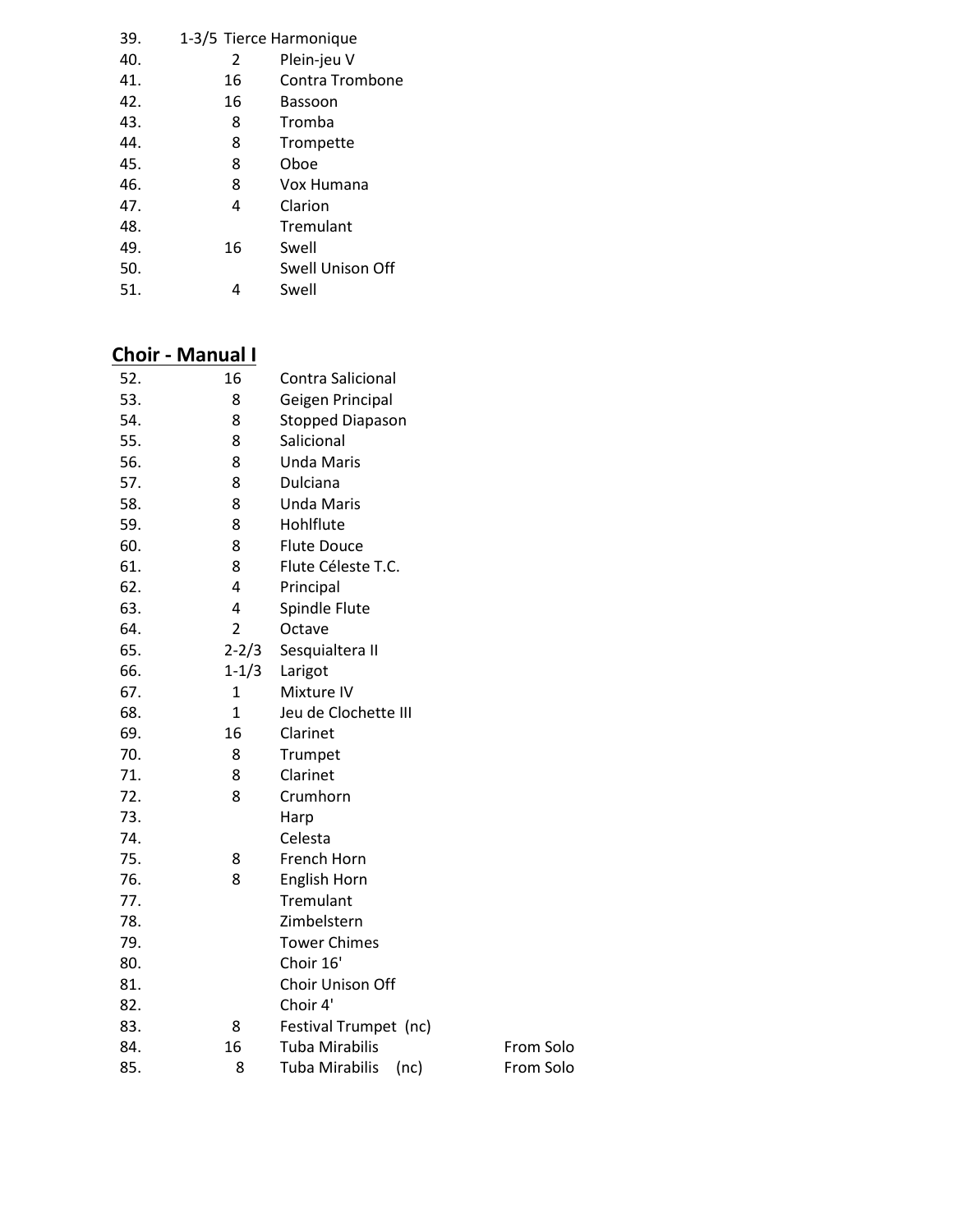#### **Solo - Manual IV (Independent Expression)**

| 86.  |   | 16 | Gross Gamba                   |                 |  |  |
|------|---|----|-------------------------------|-----------------|--|--|
| 87.  | 8 |    | Stentorphone                  |                 |  |  |
| 88.  | 8 |    | Doppelflute                   |                 |  |  |
| 89.  |   | 8  | Gross Gamba                   |                 |  |  |
| 90.  |   | 8  | <b>Gross Gamba Celeste</b>    |                 |  |  |
| 91.  |   | 8  | <b>Muted String</b>           |                 |  |  |
| 92.  |   | 8  | <b>Muted String Celeste</b>   |                 |  |  |
| 93.  |   | 4  | <b>Muted String</b>           |                 |  |  |
| 94.  |   | 4  | <b>Muted String Celeste</b>   |                 |  |  |
| 95.  |   |    | 2-2/3 Dolce Mixture III       |                 |  |  |
| 96.  |   | 16 | Corno di Bassetto             |                 |  |  |
| 97.  |   | 16 | Vox Humana                    |                 |  |  |
| 98.  |   | 8  | <b>Flugel Horn</b>            |                 |  |  |
| 99.  |   | 8  | Orchestral Oboe               |                 |  |  |
| 100. |   | 8  | Vox Humana                    |                 |  |  |
| 101. |   |    | <b>Flue Tremulant</b>         |                 |  |  |
| 102. |   |    | <b>Reed Tremulant</b>         |                 |  |  |
| 103. |   |    | Vox Humana Tremulant          |                 |  |  |
| 104. |   | 8  | French Horn                   | From Choir      |  |  |
| 105. |   | 8  | English Horn                  | From Choir      |  |  |
| 106. |   | 16 | Solo to Solo                  |                 |  |  |
| 107. |   |    | Solo Unison Off               |                 |  |  |
| 108. |   | 4  | Solo to Solo                  |                 |  |  |
| 109. |   | 16 | Festival Trumpet (nc)         | From Choir      |  |  |
| 110. |   | 8  | Festival Trumpet (nc)         | From Choir      |  |  |
| 111. |   | 4  | Festival Trumpet (nc)         | From Choir      |  |  |
| 112. |   | 16 | Tuba Mirabilis (nc)           |                 |  |  |
| 113. |   | 8  | <b>Tuba Mirabilis</b><br>(nc) |                 |  |  |
| 114. |   | 8  | Processional Trumpet (nc)     | From Antiphonal |  |  |
|      |   |    |                               |                 |  |  |

# **Antiphonal - Floating**

| 115. | 8         | Open Diapason               |      |
|------|-----------|-----------------------------|------|
| 116. | 8         | Gedeckt                     |      |
| 117. | 8         | Viole de Gambe              |      |
| 118. | 8         | <b>Viole Celeste</b>        |      |
| 119. | 8         | Erzähler                    |      |
| 120. | 8         | Voix angélique T.C.         |      |
| 121. | 4         | Principal                   |      |
| 122. | 4         | Gedeckt Flute               |      |
| 123. | 4         | Viole Celeste II            |      |
| 124. | 2         | Octave                      |      |
| 125. | $1 - 1/3$ | Mixture II-IV               |      |
| 126. | 8         | Trumpet                     |      |
| 127. |           | Antiphonal 16'              |      |
| 128. |           | Antiphonal Unison Off       |      |
| 129. |           | Antiphonal 4'               |      |
| 130. | 8         | <b>Processional Trumpet</b> | (nc) |
| 131. |           | Antiphonal On Choir         |      |
| 132. |           | Antiphonal On Great         |      |
| 133. |           | Antiphonal On Swell         |      |
| 134. |           | Antiphonal On Solo          |      |
| 135. |           | Antiphonal to Pedal         |      |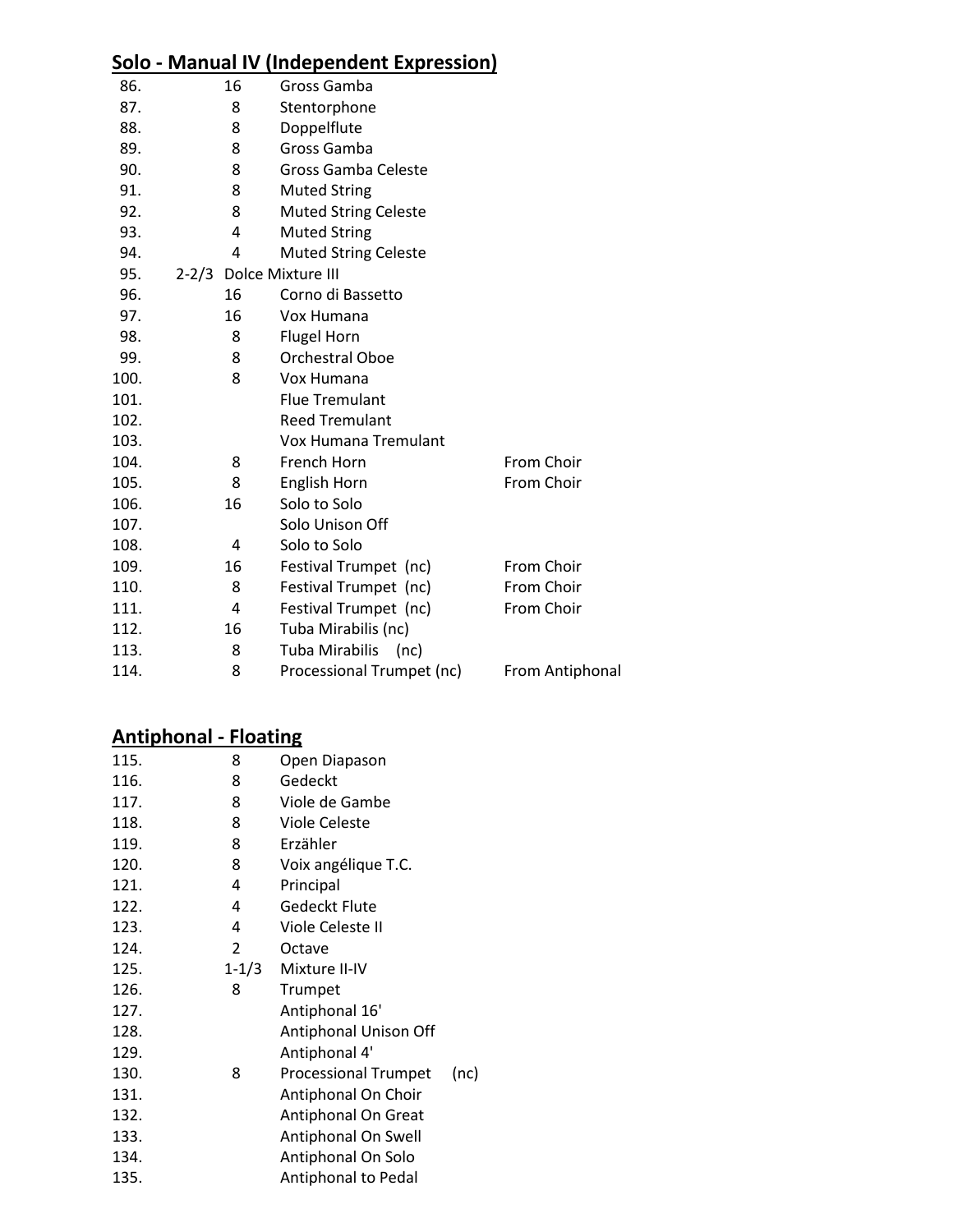# **Antiphonal Pedal**

| 136. | 16 | Gedeckt        |
|------|----|----------------|
| 137. | 16 | Contra Viole   |
| 138. | 8  | Open Diapason  |
| 139. | 8  | Gedeckt        |
| 140. | 4  | Octave         |
| 141. | 16 | Double Trumpet |
| 142. | я  | Trumpet        |

# **Pedal**

| 143. | 32        | <b>Principal Bass</b>   |                           |
|------|-----------|-------------------------|---------------------------|
| 144. | 32        | Contra Bourdon          |                           |
| 145. | 16        | Contrabass              |                           |
| 146. | 16        | Violonbass              | <b>From Great</b>         |
| 147. | 16        | Violone                 |                           |
| ###  | 16        | Contra Viole            |                           |
| ###  | 16        | Contra Salicional       |                           |
| 148. | 16        | Gross Gamba             | From Solo                 |
| 149. | 16        | <b>Subbass</b>          |                           |
| 150. | 16        | <b>Still Flute</b>      |                           |
| 151. | 16        | Bourdon                 | <b>From Swell</b>         |
| ###  |           | 10 2/3 Quint Flute      |                           |
| 152. | 8         | <b>Octave Bass</b>      |                           |
| 153. | 8         | Violone                 |                           |
| 154. | 8         | Gross Gamba             | From Solo                 |
| 155. | 8         | <b>Stopped Flute</b>    |                           |
| 166. | 4         | Octave                  |                           |
| 157. | 4         | Flute                   | <b>From Great</b>         |
| 158. | $2 - 2/3$ | Mixture IV              |                           |
| 159. | 32        | Contra Bombarde         |                           |
| 160. | 32        | Contra Trombone         |                           |
| 161. | 32        | Contra Bassoon          |                           |
| 162. | 16        | <b>Bombarde</b>         |                           |
| 163. | 16        | Trombone                |                           |
| 164. | 16        | Double Trumpet          | <b>From Great</b>         |
| 165. | 16        | Bassoon                 | From Swell                |
| 166. | 8         | Trumpet                 |                           |
| 167. | 8         | Bassoon                 | From Swell                |
| 168. | 8         | <b>Festival Trumpet</b> | <b>From Ancillary</b>     |
| 169. | 4         | Clarion                 |                           |
| 170. | 4         | <b>Festival Trumpet</b> | From Ancillary            |
| 171. | 4         | Soprano                 | <b>From Swell Bassoon</b> |
| 172. |           | Chimes                  |                           |